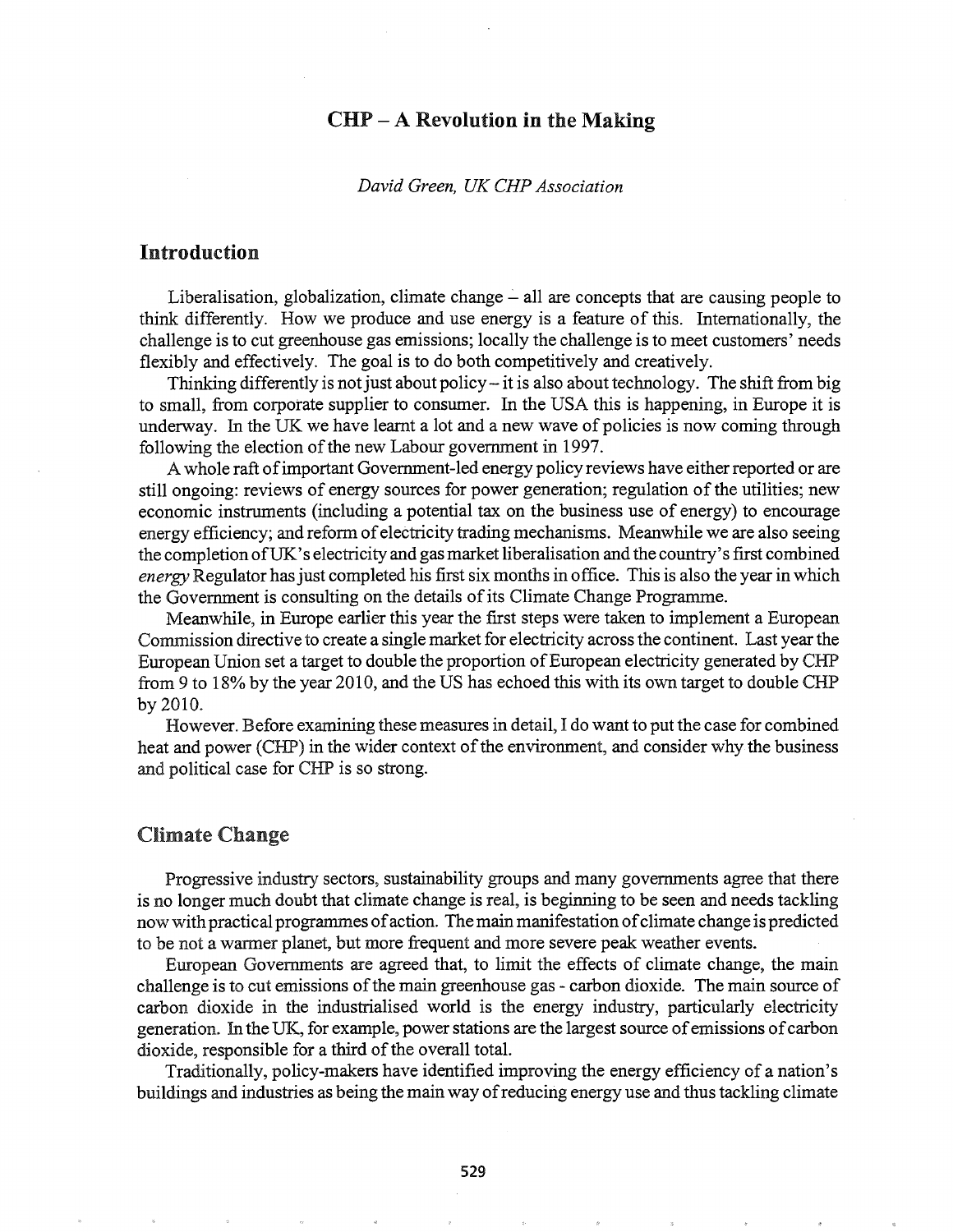change. Historically the USA has been held up by many commentators as showing the way ahead through regulator-driven measures such as demand side management (DSM). Yet, as the trend towards liberalised energy markets sweeps across the globe new initiatives, outside of the confines of purely regulatory solutions to energy efficiency, will be needed.

In the long-term, climate change will have to be tackled by a combination of improved energy efficiency and the use of carbon-neutral sources of energy such as renewables. However, transforming developed energy economies in this way will take decades and there is much that we could be doing today to reduce the environmental effects of a fossil-fuel dominated energy economy.

#### Raising Efficiency

Industrialised countries around the world continue to allow their power plants to waste as much as two-thirds of the energy they consume, undermining even the most effective end-use energy efficiency achievements. Fossil-fuelled power stations typically throwaway between half and two-thirds of the energy content of the fuel they bum - pumping warm water into cooling towers where vast quantities of heat are discarded to the atmosphere.

These power stations - typically very large and sited well away from their energy users (itself a cause of energy losses) - belong to an age when it was acceptable to operate at efficiencies less than 50% as fuel was so cheap.

Now we have begun to recognise the *environmental* cost of such wastage and, as countries begin to liberalise their generation markets, major commitments have been made to the development of new, combined cycle gas turbine power plants (CCGTs). However, despite the enthusiasm oftheir advocates, CCGTs are only around 45-55% efficient, and, in the UK at least, the Government has taken steps to slow down their development.

Increasingly we need to find another way forward - one which complements the benefits of regulatory actions such as DSM but also responds effectively to the drive for liberalised markets. We need the much talked about 'third way' of the New Labour - New Democrat political axis.

# CHPatWork

Combined heat and power (CHP) is a practical manifestation of the third way for energy policy. And, in the right circumstances, CHP can thrive in a liberalised market where the state no longer has a direct stake in the energy sector. Yet, to *maximise* its beneficial effects, it also needs a market in which the government is explicitly driving forward an agenda of sustainable development. Market forces need to be balanced by a system of incentives to encourage progress towards clear social and environmental objectives.

This is what is emerging in the UK - liberalised energy markets in which the role of CHP is explicitly recognised.

CHP is a well-proven technology which has supplied key markets in both the US and the UK for several decades. Since electricity privatisation in 1990, there has been a 100% increase in CHP capacity in the UK and CHP is increasingly becoming the obvious choice for consumers. Now, some 6% ofBritain's electricity comes from CHP - and we are getting towards the official target of 5 GW of CHP by the end of 2000.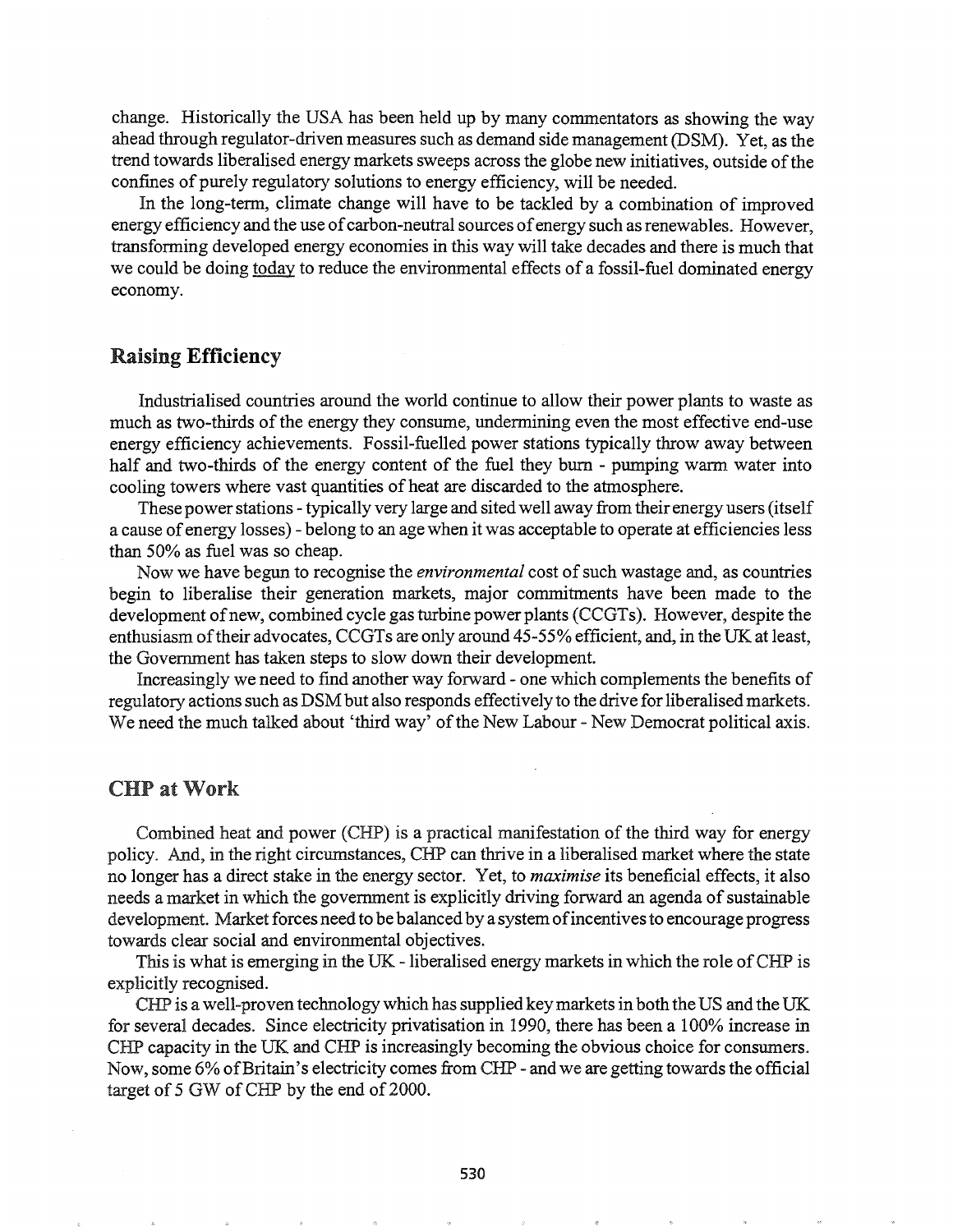CHP typically operates at efficiencies greater than 70% and emits less than half the carbon dioxide per unit of useful energy compared to conventional coal-fired power generation, and more than 10% less than modem CCGT power stations.

In the UK, CHP operates at some 1500 sites, from small hotels to the largest industrial complex. The biggest users- by capacity- are the chemicals, refining, paper and food and drink industries, while the largest number of units serve commercial and public buildings. Table 1 summarises the position in 1997.

|                                | <b>CHP Electrical</b> |
|--------------------------------|-----------------------|
| Sector                         | Capacity (MW)         |
| Chemicals                      | 1226                  |
| Oil refineries                 | 496                   |
| Paper, publishing and printing | 438                   |
| Food, beverages and tobacco    | 218                   |
| Iron and steel                 | 130                   |
| Extraction and mining          | 37                    |
| Metal products                 | 37                    |
| Other industrial sectors       | 687                   |
| Transport and commerce         | 191                   |
| Non-industry                   | 272                   |
| Total                          | 3732                  |

Table 1. UK CHP Use in 1997

Source: Energy Trends, UK Department of Trade & Industry, August 1998

To mention a few examples:

- Industrial CHP schemes meet the energy needs of complete manufacturing sites or companies. In the UK, a 4.8 MW scheme installed at a Heinz factory in London by BP Energy - financed off Heinz's balance sheet by BP - is now reducing the site's energy bills by nearly \$800,000 a year. It has also cut carbon dioxide emissions by over 30,000 tonnes a year.
- Small-scale CHP schemes typically less than 1 MWe in size provide the energy for a major building or group of buildings. In the UK, Landrover uses a total of 15 smallscale units at its vehicle manufacturing plant in the Midlands. These plants - supplied, financed and operated by Nedalo - have reduced Landrover's energy bill by \$550,000 a year. Small-scale CHP is also used at Buckingham Palace, Windsor Castle and in large parts of the UK Government's own estate in Whitehall.
- Urban scale CHP schemes can supply whole communities with electricity and heat (and increasingly cooling as well). In the UK, for example, Nottingham's city-wide system supplies heat to some 5,000 homes as well as generating 10 MW of power for sale to the local electricity company.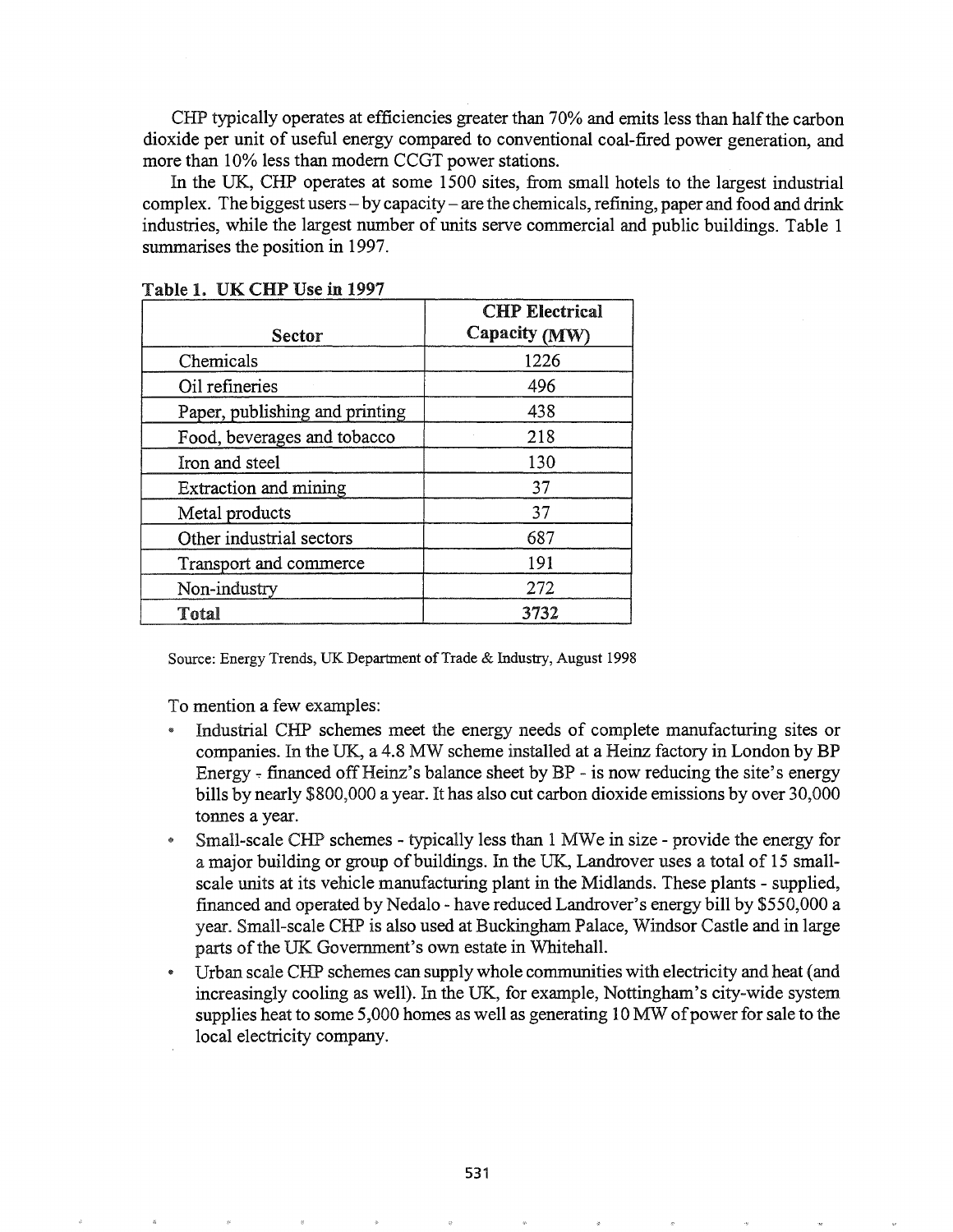Whatever the scale or application, customers can benefit from CHP without having to find the up-front capital cost. As the examples show, UK suppliers will usually install the equipment with no capital contribution from the customer, sharing the resulting energy cost savings with the customer under a long-tenn energy services agreement.

# Liberalisation Aids CHP?

In Europe, two main factors have stimulated the growing use ofCHP - the liberalisation of the energy industries, and the widespread availability of natural gas.

The UK has led the march to a liberalised energy economy in which the economic benefits ofCHP are easier to recognise.

Previously, the fonner, state-owned UK Central Electricity Generating Board operated a policy of building ever larger, remotely-sited power stations and ignored the potential benefits of decentralised power production. Now, since the restructuring of the electricity industry begun in 1989, the amount of CHP has doubled, from two gigawatts to four.

Yet CHP still generates just 6% of the UK's electricity and some 9% of Europe's. Table 2 summarises the position of cogeneration across Europe.

| Country     | <b>Proportion of Electricity</b><br>Generated by CHP (%) |
|-------------|----------------------------------------------------------|
| Austria     | 23                                                       |
| Belgium     | 3                                                        |
| Denmark     | 40                                                       |
| Finland     | 30                                                       |
| France      | 2                                                        |
| Germany     | 15                                                       |
| Greece      | 3                                                        |
| Ireland     | 4                                                        |
| Italy       | 11                                                       |
| Netherlands | 30                                                       |
| Portugal    | 13                                                       |
| Spain       | 9                                                        |
| Sweden      | 7                                                        |
| UK          | 6                                                        |
| EU average  | 9                                                        |

Table 2. European CHP Use in 1997

Source: European Cogeneration Review, COGEN Europe, 1998

Both the UK Government and the European Parliament cite CHP as a central technical plank in their strategies to tackle climate change.

The UK currently has a target to achieve 5 GW of capacity by the end of the year 2000, and is considering a target of at least 10 GW by 2010. (Present capacity is around 4 GW).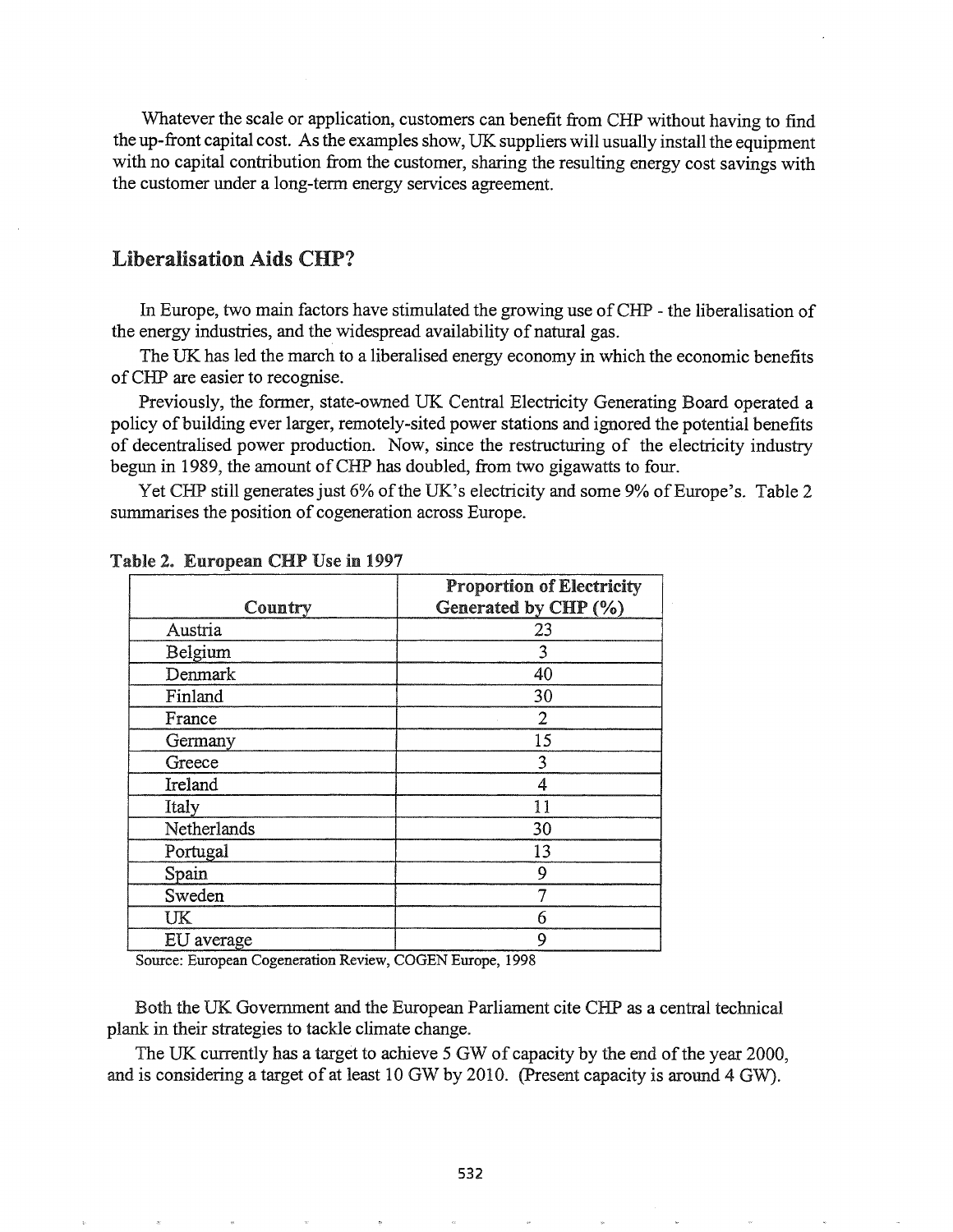The economic potential has been calculated by Government advisors at between 10 and 17 GW, with an additional 2 GW for CHP schemes linked to community heating.

My own organisation, the UK CHP Association<sup>1</sup>, has calculated that achieving a new UK target of some 10 GW of CHP by 2010 would contribute some 21% of the Government's manifesto commitment to a 20% cut in carbon dioxide emissions by 2010.

All this seems to paint a healthy picture for CHP in the UK and Europe. But the crucial point is, that to meet environment objectives, recognition of CHP's environmental benefits and the setting of aspirational targets are not enough. To maximise savings in carbon dioxide emissions and to move CHP towards its full potential is going to require something stronger than *encouraging words* by government.

#### Intervention to End Waste

Something stronger means *intervention* into liberalised markets specifically to pursue sustainable development objectives.

In the UK, the CHPA has argued for an end to the development of inefficient, electricityonly power stations, and at the end of last year the Government agreed, confirming a new, and tighter planning regime for power stations which will halt, for the time being at least, all non-CHP power stations.

The UK Government's White Paper on *Energy Sourcesfor Power Generation* makes a clear link between CHP and sustainable development:

*HThe policy ofsustainable energy supplies, tied in with the wider objective of sustainable development, means minimising the environmental impact ofenergy production, transformation, transmission, distribution and use; it also·includes social, economic and resource management issues, CHP plays an important part in achieving this* ".

But the particularly attractive aspect ofCHP is that it delivers *economic benefits* as well as environmental advantages. As the White Paper puts it:

"CHP reduces *industry's* costs and *improves* competitiveness ..... *it is* a *win-win technology that will make both a long term contribution to meeting environmental targets and improve industrial energy efficiency* ".

So. CHP's economic advantages alone make it worthwhile, even for those who doubt the need to reduce carbon dioxide emissions.

The lesson from the UK - where in the first eight years since the electricity industry was restructured, some 2 GW of new CHP plant has been commissioned compared to 15 GW of less efficient CCGT plant - is that markets alone are unlikely to deliver environmental objectives. Measures to ensure the market recognises the value of the environment are needed, or major opportunities will be wasted.

<sup>1</sup> CHPA, Grosvenor Gardens House, 35-37 Grosvenor Gardens, London, SW1W OBS, UK. Tel: +44 171 828 4077, fax: +44 171 828 0310, e-mail: info@chpa.co.uk, website: www.chpa.co.uk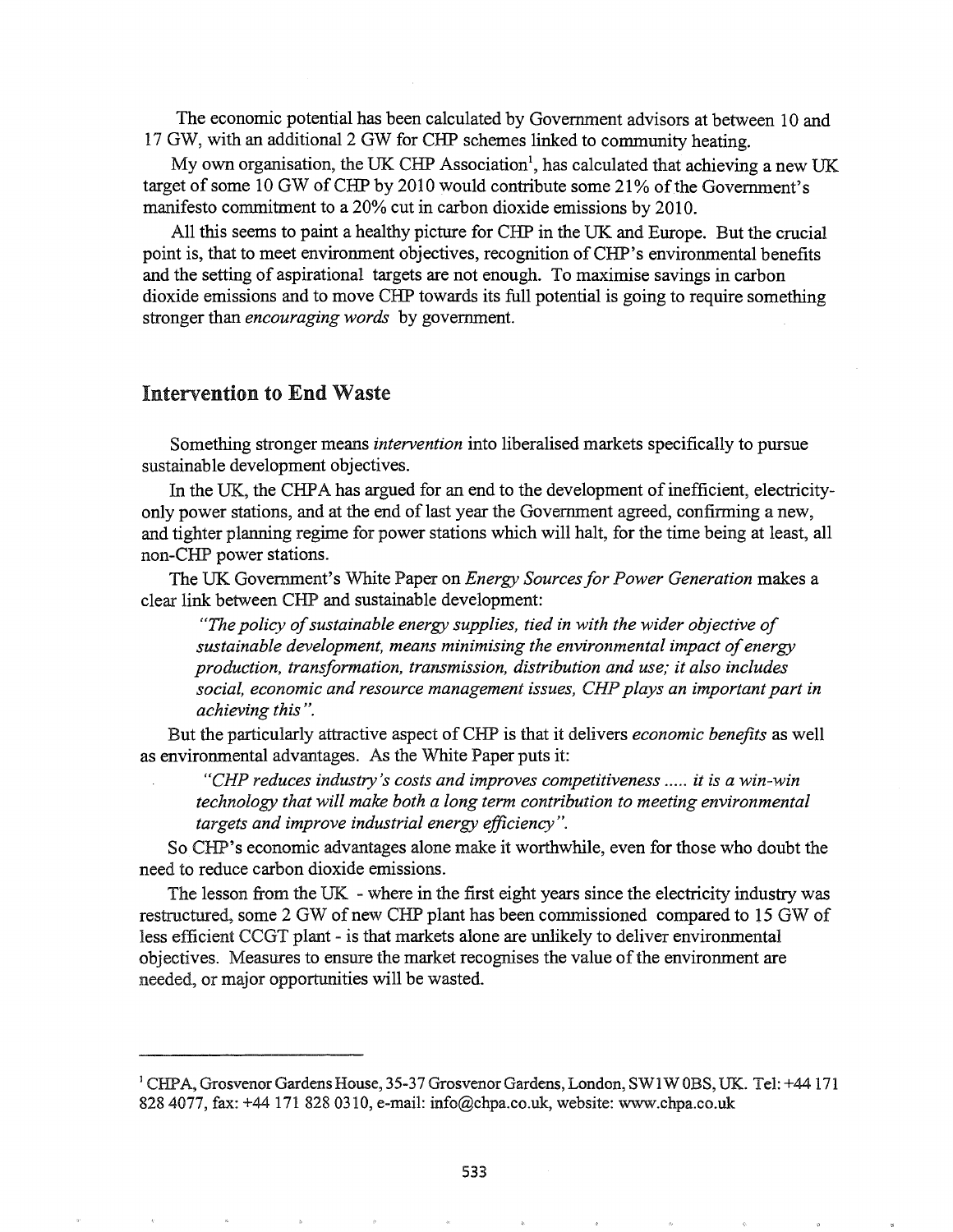Similar opportunities to influence power station permits are bound to arise in other countries in the early stages of electricity industry liberalisation - the US is one example. The opportunity should not be missed if environmental targets are to be met.

# Policy Options

For the future, the two critical areas for CHP in the UK are probably:

- the currently proposed tax on the business use of energy with recycling of revenues back to business in some form, and
- the current reform of electricity trading arrangements which could be disastrous for CHP, but has the potential to deliver real benefits for CHP-based energy schemes by, for example rewarding 'embedded' schemes for the avoided costs of importing power.

Modelling of the potential impact of various policy instruments on the economics of CHP plants show how important these two measures are. Our work suggests that recycling of revenues from a modest energy tax would improve the net present value (NPV) of a mediumsized CHP plant by 12%. Similarly, rewarding CHP schemes for the costs of avoided power imports increases the NPV by 24%.

Energy prices are critical in giving a signal to the market about using energy more efficiently as well as shifting towards less carbon-intensive fuels. In the UK, liberalised energy markets and competition have moved consumers towards the lower end of prices among European and other OECD countries, thus weakening the incentive to invest in CHP and energy efficiency.

Yet environmental benefits - such as those delivered by CHP - have no formal financial value at present. Cutting a company's greenhouse gas emissions has no real impact on the bottom line.

However, the recently completed Marshall  $Review<sup>2</sup>$  on economic instruments was intended as one response to this challenge. The former President of the UK Confederation of British Industry, Lord Marshall, was asked by the Government to make recommendations on the use of economic instruments, including new taxes, to help curb industrial emissions of carbon dioxide as part of the Government's strategy to tackle climate change.

The Review's recommendations to Government provide clear support for the introduction of a downstream energy tax for industry, with full recycling oftax to include a proportion available for energy efficiency tax credits and related investment support. CHP is clearly a technology that should benefit from this approach.

Some have opposed the very concept of an energy tax, suggesting a negative impact on competitiveness. Yet this does not stand up to serious examination. Now, even some of the major oil companies have softened their negative stance on energy taxes, so long as effective recycling of revenues takes place.

Recent work by Government energy advisors analysed the overall impact of an energy tax with energy efficiency tax credits, including allowing companies to trade these credits. The

<sup>&</sup>lt;sup>2</sup> Economic Instruments and the Business Use of Energy, HM Treasury, November 1998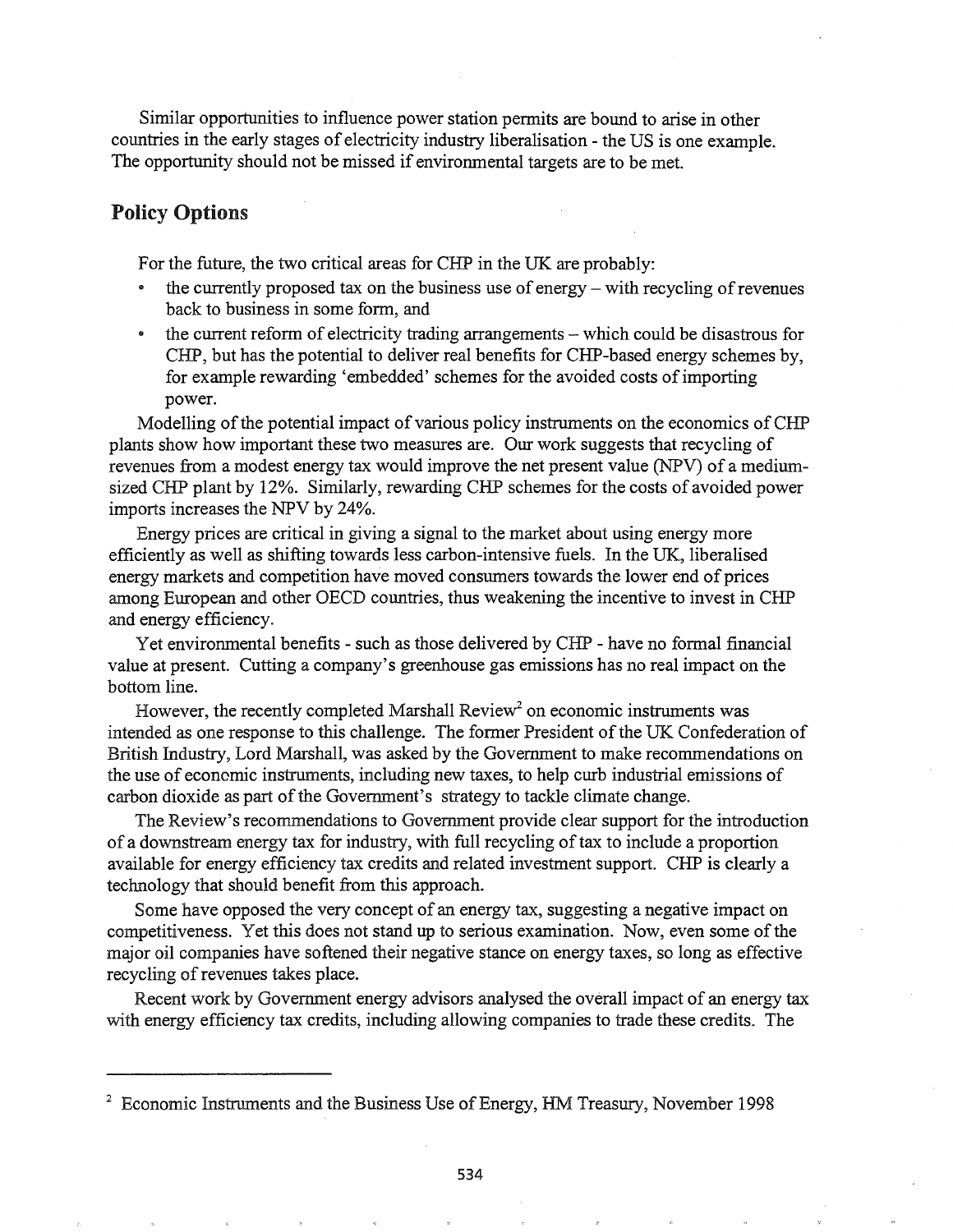conclusions are that, apart from the cement industry, all the other sectors would be net beneficiaries of the new tax regime, as well as being more competitive internationally.

Many of these sectors have significant potential for new CHP capacity. An approach which reduces labour costs and which encourages industry to be more competitive through improved energy efficiency, is surely attractive.

Secondly, fundamental changes have and are continuing to take place within the electricity market with the proposed reform of electricity trading and the status of embedded generation. This is a complex area, but we believe that, if consumers are to really benefit from competition the current plans to reform electricity trading must not just benefit the big players - they must also enable localised power, including CHP, to prosper. This is where the real long-term energy and cost savings will result, for both business and domestic customers.

A fairer regulatory environment for CHP, ie one in which high efficiency and low carbonemitting technologies are encouraged through the taxation system, would allow the technology to expand both in its traditional industrial and building sectors, but also, and perhaps more importantly, in a number of new areas too.

### Lobbying for Sustainability

The British Government's move to intervene in support of CHP has not taken place in a vacuum. The UK CHP Association has lobbied hard over several years for effective treatment for CHP in the legislative and regulatory framework which surrounds the energy market. We have also called for its environmental advantages to be rewarded.

Internationally, the CHPA and its European equivalent, COGEN Europe<sup>3</sup>, both work within the International Cogeneration Alliance<sup>4</sup> to press the case for CHP world-wide. Now, with new opportunities being created as governments begin to implement the flexibility mechanisms provided in the Kyoto Protocol, the Alliance will continue to ensure that the dynamics of decentralised power systems, such as CHP, are recognised and increasingly become the option for the future. The new US CHPA is a welcome ally in this work.

The experience of the UK and European markets is clear. Climate change is almost upon us and Governments are currently drawing-up their carbon reduction strategies.

CHP should be at the heart of an energy policy that promotes sustainable development, as it is both energy-efficient and customer-focussed, whilst also delivering much needed local power. Liberalised markets are good for CHP as they allow its *economic* benefits to be recognised.

Yet without an effective legislative and regulatory framework, CHP is unlikely to reach its full potential. Indeed, at a time when electricity prices are falling and UK gas prices are expected to increase slightly, the position of CHP may deteriorate.

<sup>3</sup> COGEN Europe, Rue Gulledelle 98, B-1200, Brussels, Belgium. Tel: +322 772 8290, fax: +322 772 5044, e-mail: cogen\_europe@compuserveecom, website: www.energy.rochester.edu/cogen.europe <sup>4</sup> ICA, Rue Gulledelle 98, B-1200, Brussels, Belgium. Tel: +32 2 772 2611, fax: +32 2 772 2508, e-mail:

ica@mailandnews.com, website: www.localpower.org